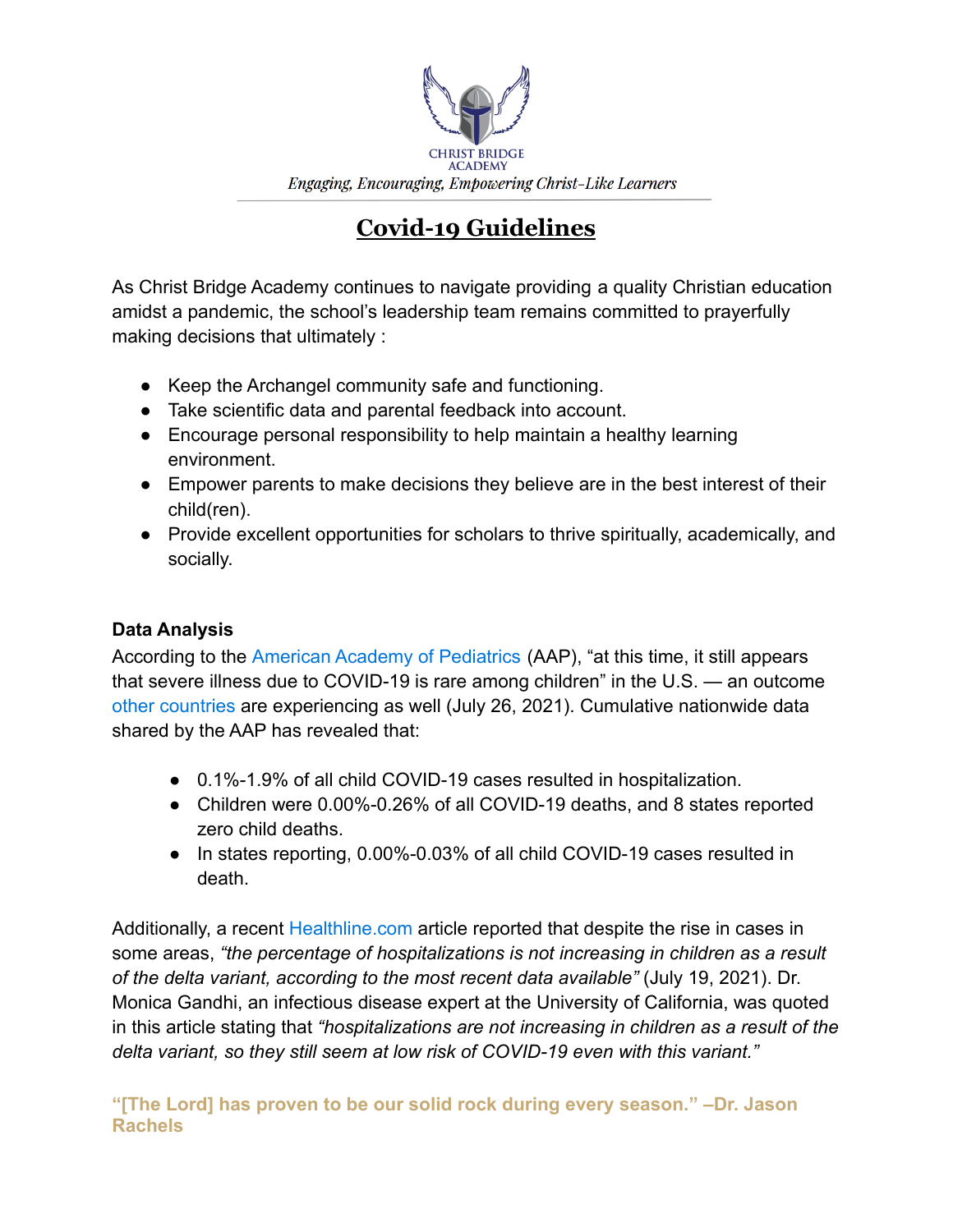#### **Health and Safety Protocols for 2021-22**

-Please note that these protocols are subject to change as the situation at hand may change.

#### **Face Coverings:**

Christ Bridge Academy scholars and staff have the option of wearing a face covering while on campus; they will not be required. Parents who desire for their child(ren) to wear a face covering during school hours will need to have that conversation with them, as CBA staff will not be responsible for holding scholars accountable.

## **Proactive Measures:**

Christ Bridge Academy janitorial staff as well as teachers and aides will be vigilant about disinfecting high-touch surfaces frequently throughout the school day. And although daily temperature checks will not be enforced on campus, CBA is still encouraging parents to conduct a daily health screening each morning before sending their child(ren) to school. Any scholars feeling unwell should plan to stay home until they are symptom and fever-free for 24 hours without the use of fever- reducing medications.

## **Vaccines:**

With vaccines now available to children ages 12 and up, parents are in the position to decide if that is something they want for their children. There are no COVID-19 vaccine requirements in place for Christ Bridge Academy scholars and staff.

# **Response to Cases:**

If a CBA student or staff member tests positive for COVID-19, they should :

- 1. Inform CBA Administration.
- 2. Quarantine for a minimum of 10 days.
- 3. Return back to campus being fever free for the last 24 hours without the use of fever-reducing medication.

Christ Bridge Academy will inform those who may have been in close contact with the individual who tested positive.

In the event scholars are absent due to a COVID or quarantine-related absence, CBA will provide scholars with the necessary tools to stay on pace with their classes while they are out of school. Our hope and prayer is that little to no scholars will need to exercise this option so they can reap all the benefits of a robust, in person education.